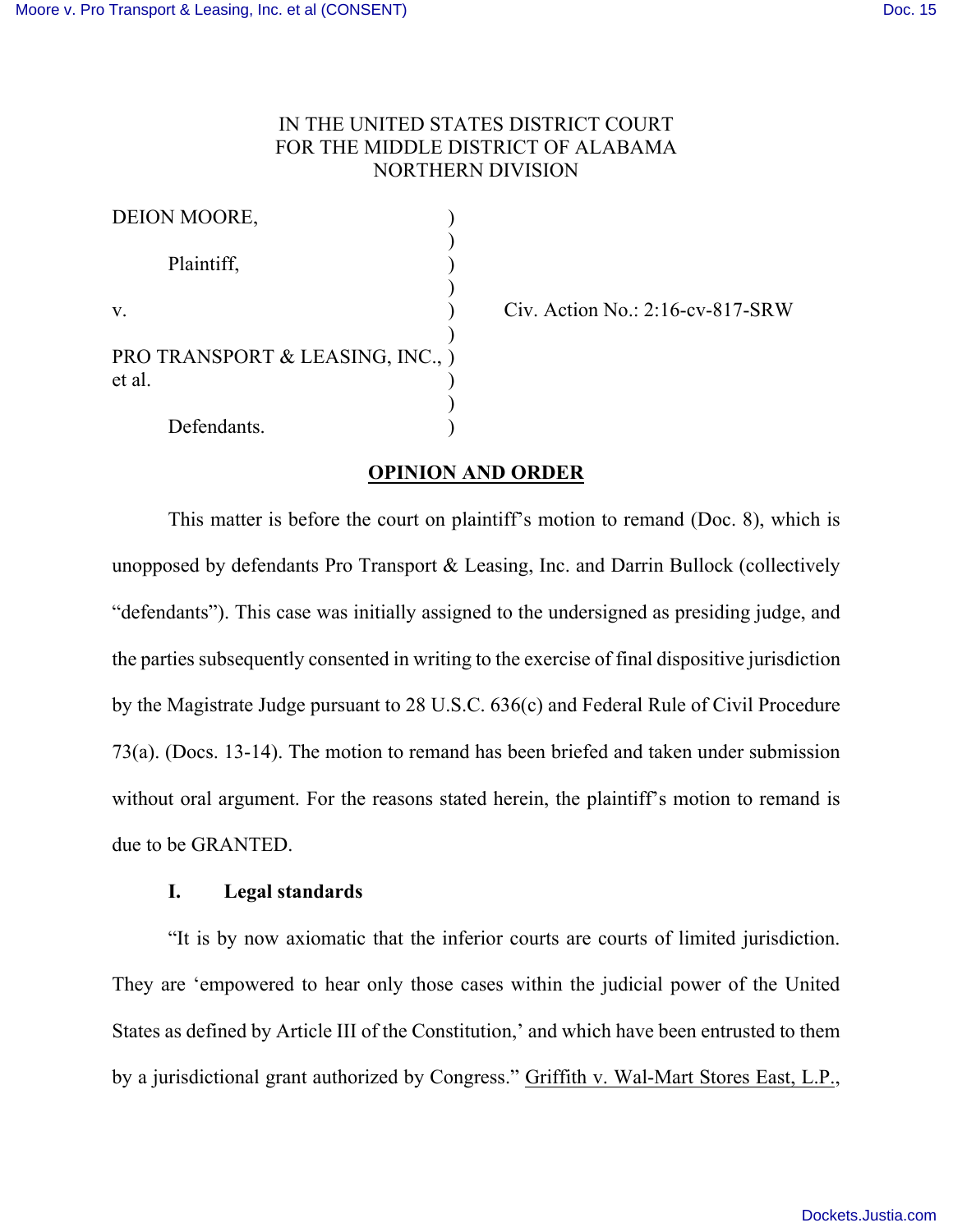884 F. Supp. 2d 1218, 1221 (N.D. Ala. 2012) (citing Univ. of S. Ala. v. Am. Tobacco Co., 168 F.3d 405, 409 (11th Cir.1999)). "[B]ecause removal jurisdiction raises significant federalism concerns, federal courts are directed to construe removal statutes strictly." Id. (citing Univ. of S. Ala., 168 F.3d at 411).

The removing party has the burden of establishing subject matter jurisdiction. Griffith, 884 F. Supp. 2d at 1221. "[B]ecause the jurisdiction of federal courts is limited, the Eleventh Circuit Court of Appeals favors remand of cases that have been removed where federal jurisdiction is not absolutely clear." *Id.* (quoting Lowe's OK'd Used Cars, Inc. v. Acceptance Ins. Co., 995 F.Supp. 1388, 1389 (M.D. Ala.1998)). "In fact, removal statutes are to be strictly construed, with all doubts resolved in favor of remand." Id. (quoting Lowe's at 1389).

### **II. Discussion**

Plaintiff initiated this suit on September 8, 2016 by filing a complaint in the Circuit Court for Montgomery County, Alabama. (Doc. 3-1). Plaintiff claims that, as a result of a September 10, 2014 automobile accident with defendant Bullock, he suffered "substantial" injuries. (Id.). Plaintiff seeks compensatory damages, as well as court costs and attorney's fees. (Id.). Plaintiff does not specify in his complaint the amount he intends to claim in damages and does not otherwise make a demand. (Id.).

Defendants filed their notice of removal, which is premised on diversity jurisdiction, on October 13, 2016. (Doc. 3). Defendants argue in their notice of removal that while plaintiff did not specify in his complaint the amount of damages he was seeking and had not otherwise made a demand, based on the nature of the complaint and plaintiff's ability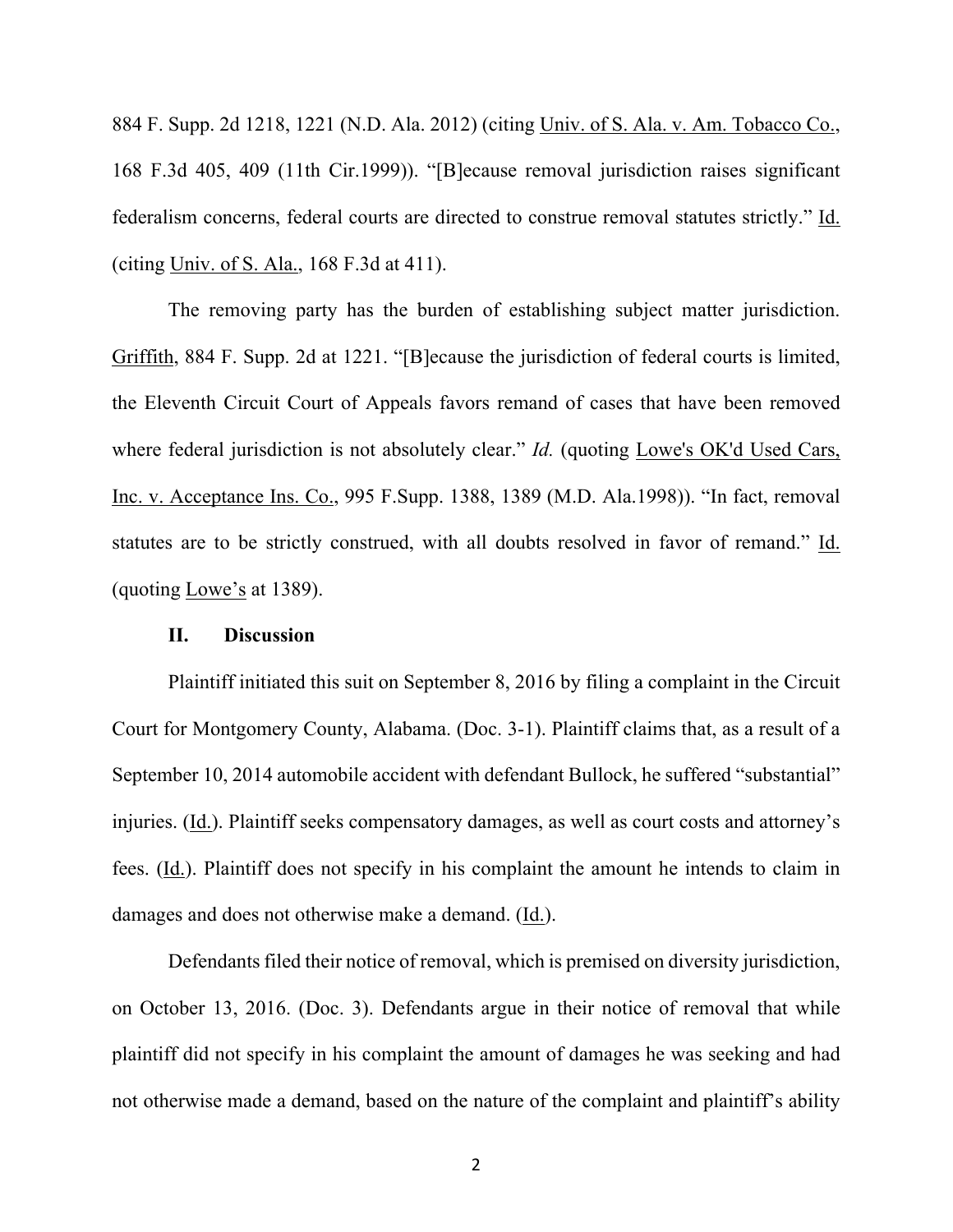to seek punitive damages for some of the claims contained in his seven-count complaint, plaintiff's claims "likely exceed the \$75,000 jurisdictional minimum." (Doc. 3 at 6). Defendant also argues in its notice of removal that plaintiff's failure to respond to requests for admission regarding the amount in controversy is evidence that he seeks damages in excess of the jurisdictional minimum. (Id.).

Plaintiff filed a motion to remand on November 11, 2016. (Doc. 8). Plaintiff states in his motion to remand that he seeks less than \$75,000 in damages. (Id. at 2). Plaintiff also states that, at the time defendants filed their notice of removal, his responses to their requests for admission concerning the amount in controversy were not yet due, and that he has since provided the defendants with responses confirming that he seeks less than the jurisdictional minimum. (Id.). See also Doc. 8-1.

On November 22, 2016, defendants filed a response to plaintiff's motion to remand. (Doc. 11). In their response, they admit that "the minimum jurisdictional limit for the purposes of federal diversity jurisdiction is not met and the case is due to be remanded." (Id. at 1). The court agrees.

### **III. Conclusion**

Accordingly, for the foregoing reasons, it is

ORDERED as follows:

(1) The plaintiff's motion to remand (Doc. 8) is GRANTED;

(2) This case is remanded to the Circuit Court for Montgomery County, Alabama; and

3